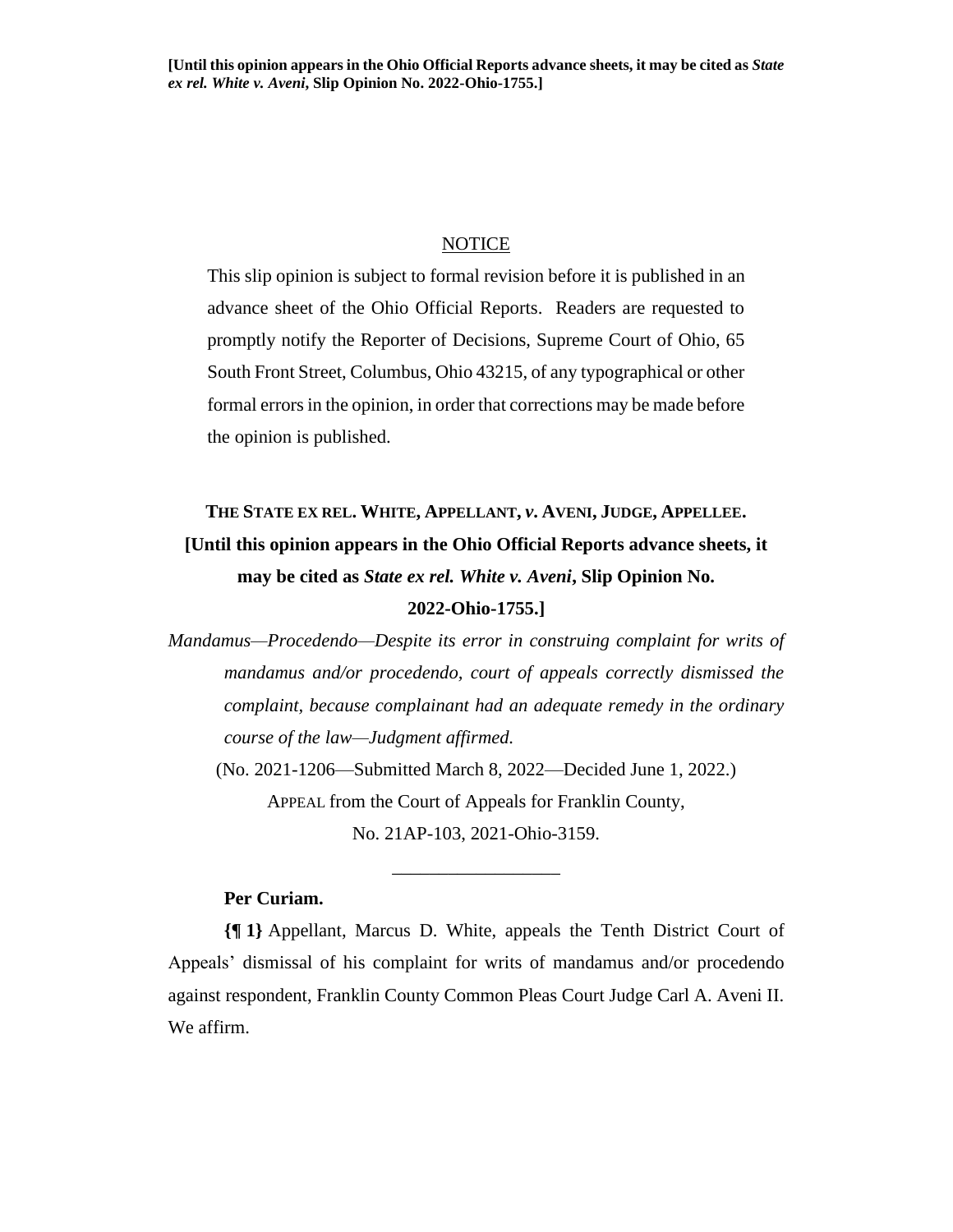# **Background**

**{¶ 2}** In 2003, White was the subject of a three-count criminal indictment in the Franklin County Court of Common Pleas. *State v. White*, 10th Dist. Franklin No. 05AP-1178, 2006-Ohio-4226, ¶ 5. Count One charged White with aggravated murder with firearm specifications for causing the death of Debra Green. *Id*. Count Two charged him with attempted murder with a firearm specification for attempting to cause the death of Tamica Spraggins. The state dismissed the third count during trial. *Id*.

**{¶ 3}** In May 2005, a jury found White not guilty of aggravated murder under Count One but guilty of the lesser included offense of felony murder. *Id*. As to Count Two, the jury found White not guilty of attempted murder but guilty of the lesser included offense of felonious assault. *Id*. The jury returned findings of guilt on all the firearm specifications. *Id*. The trial court sentenced White to an aggregate prison term of 25 years to life. *Id*.

**{¶ 4}** The Tenth District affirmed White's convictions but remanded the case to the trial court for resentencing. *Id*. at ¶ 35. In 2006, the trial court issued a new sentencing entry. White appealed from the new sentencing entry, but the court of appeals affirmed the trial court's judgment. *State v. White*, 10th Dist. Franklin No. 07AP-743, 2008-Ohio-701, ¶ 2.

**{¶ 5}** Thereafter, White filed a complaint for writs of mandamus and/or prohibition, claiming that he was entitled to a new sentencing entry because, among other reasons, the 2006 sentencing entry did not identify the felony underlying his felony-murder conviction. *State ex rel. White v. Woods*, 10th Dist. Franklin No. 17AP-620, 2018-Ohio-2954, ¶ 5. The court of appeals dismissed the complaint, *id*. at ¶ 13, and we affirmed, *State ex rel. White v. Woods*, 156 Ohio St.3d 562, 2019- Ohio-1893, 130 N.E.3d 271, ¶ 1.

**{¶ 6}** In 2019, White filed a motion in the trial court asking it to correct an alleged clerical error in the sentencing entry. *State v. White*, 10th Dist. Franklin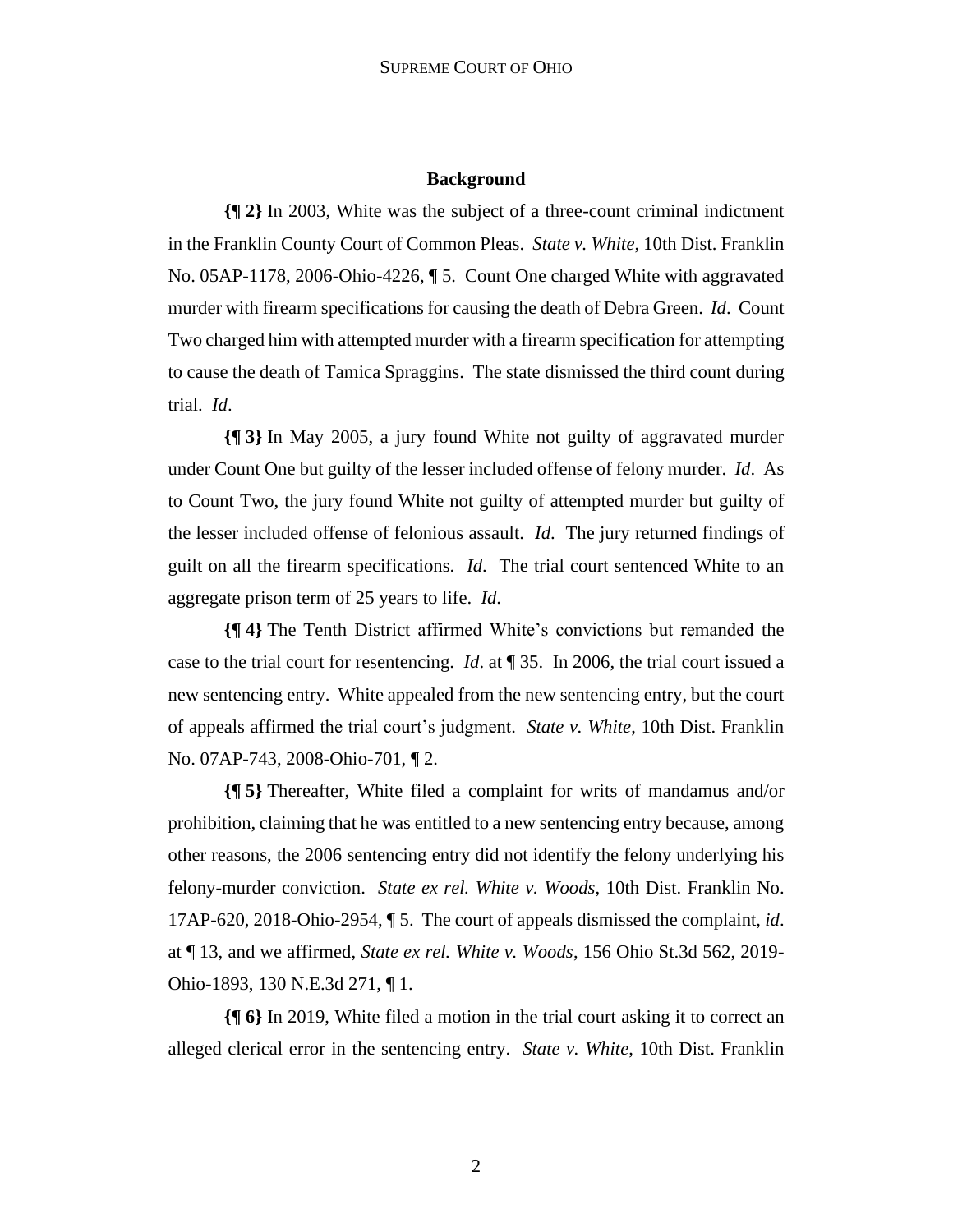No. 20AP-287, 2021-Ohio-588, ¶ 3. He argued that the sentencing entry indicated that he had been convicted of murder in violation of "R.C. 2903.02" and that it should have specified that he was convicted of felony murder under R.C. 2903.02(B). *Id.* The trial court granted the motion and issued a nunc pro tunc sentencing entry in April 2020. White appealed from that sentencing entry, asserting that he should have received a new sentencing hearing before the trial court corrected the older sentencing entry. *Id.* at ¶ 5. The court of appeals held that the nunc pro tunc entry was not a final, appealable order and dismissed White's appeal on that basis. *Id.* at ¶ 9.

**{¶ 7}** In March 2021, White commenced the present action for writs of mandamus and/or procedendo in the Tenth District. White alleged that the 2020 sentencing entry did not dispose of any charge for the felonious-assault of Green, which was, he asserted, the felony underlying his felony-murder conviction. He requested a writ compelling Judge Aveni to issue a new sentencing entry disposing of "each and every offense for which there is a conviction, i.e., 'Felonious Assault to wit Ms. Green.'"

**{¶ 8}** The magistrate issued a decision recommending that the court of appeals grant Judge Aveni's motion to dismiss. The magistrate concluded that White's complaint did not state a claim upon which relief could be granted and that, in any event, the complaint was barred by res judicata and the law-of-the-case doctrine. White filed objections to the magistrate's decision.

**{¶ 9}** The court of appeals overruled White's objections, adopted the magistrate's decision, and dismissed the complaint under Civ.R. 12(B)(6). 2021- Ohio-3159, ¶ 5. White timely appealed to this court.

## **Legal analysis**

**{¶ 10}** This court reviews dismissals under Civ.R. 12(B)(6) de novo. *State ex rel. McKinney v. Schmenk*, 152 Ohio St.3d 70, 2017-Ohio-9183, 92 N.E.3d 871, ¶ 8. "A motion to dismiss for failure to state a claim upon which relief can be granted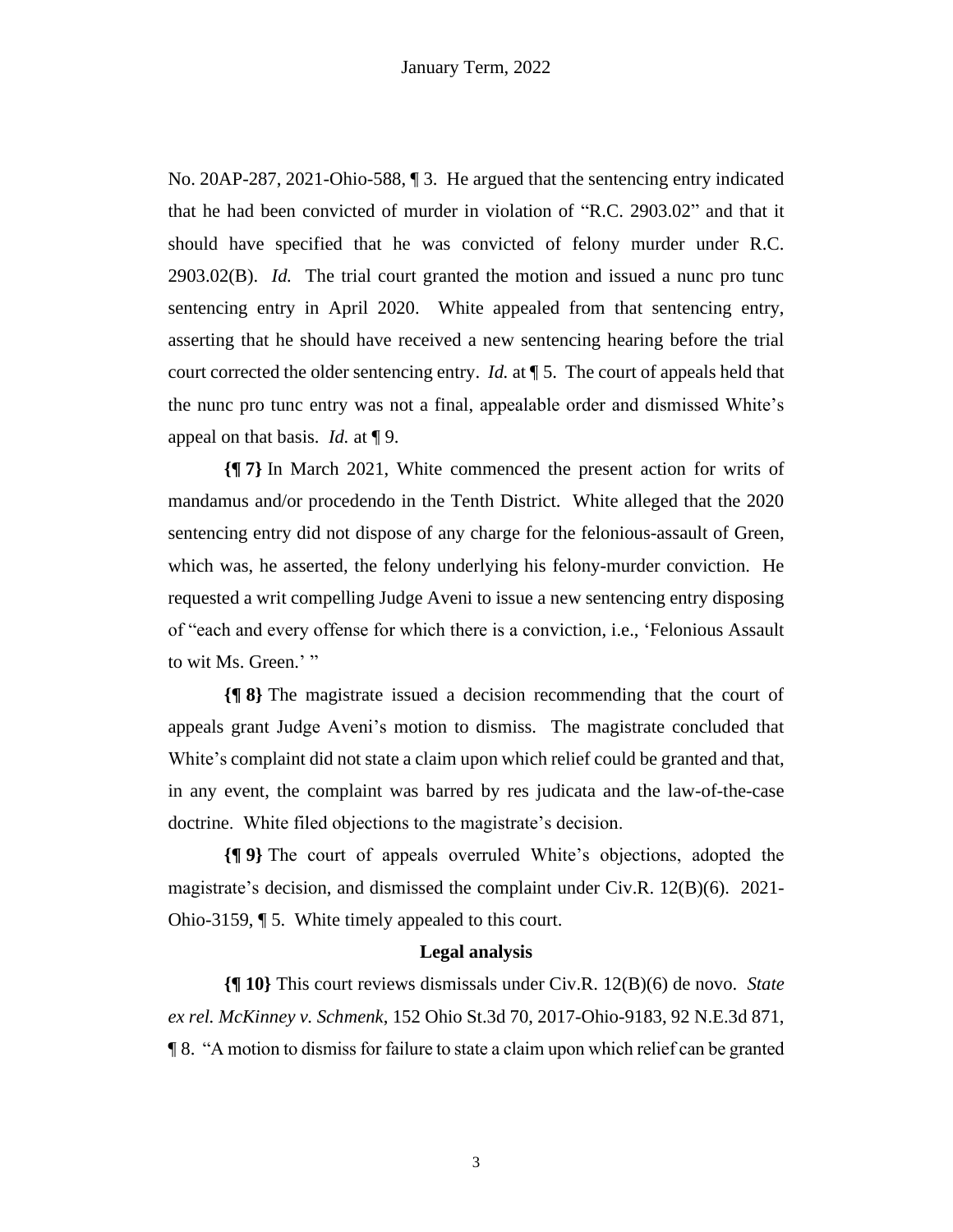tests the sufficiency of the complaint." *Volbers-Klarich v. Middletown Mgt., Inc.*, 125 Ohio St.3d 494, 2010-Ohio-2057, 929 N.E.2d 434, ¶ 11. "Dismissal of a complaint for failure to state a claim upon which relief can be granted is appropriate if, after all factual allegations of the complaint are presumed true and all reasonable inferences are made in relator's favor, it appears beyond doubt that relator can prove no set of facts warranting relief." *Clark v. Connor*, 82 Ohio St.3d 309, 311, 695 N.E.2d 751 (1998).

**{¶ 11}** To be entitled to a writ of mandamus, the relator must establish by clear and convincing evidence (1) a clear legal right to the requested relief, (2) a clear legal duty on the part of the respondent to provide it, and (3) the lack of an adequate remedy in the ordinary course of the law. *State ex rel. Love v. O'Donnell*, 150 Ohio St.3d 378, 2017-Ohio-5659, 81 N.E.3d 1250, ¶ 3. A writ of procedendo will issue when a court has refused to enter judgment or has unnecessarily delayed proceeding to judgment. *State ex rel. Culgan v. Collier*, 35 Ohio St.3d 436, 2013- Ohio-1762, 988 N.E.2d 564, ¶ 7. To be entitled to a writ of procedendo, White must establish (1) a clear legal right to require the judge to proceed, (2) a clear legal duty on the part of the judge to proceed, and (3) the absence of an adequate remedy in the ordinary course of the law. *See State ex rel. Ames v. Pokorny*, 164 Ohio St.3d 538, 2021-Ohio-2070, 173 N.E.3d 1208, ¶ 6.

**{¶ 12}** The Tenth District misconstrued White's claim. According to the magistrate, White alleged that the trial court "ha[d] failed to enter a judgment of conviction and sentence that properly disposes of Count *Two* of the indictment." (Emphasis added.) Specifically, the magistrate said that White "appears to find a defect in the 2006 sentencing entry \* \* \* in that the disposition of Count Two, felonious assault in violation of R.C. 2903.11, does not (unlike the indictment) mention the victim by name."

**{¶ 13}** White has not challenged the disposition of Count Two, which involves the felonious assault of Spraggins. Instead, his theory is as follows: Under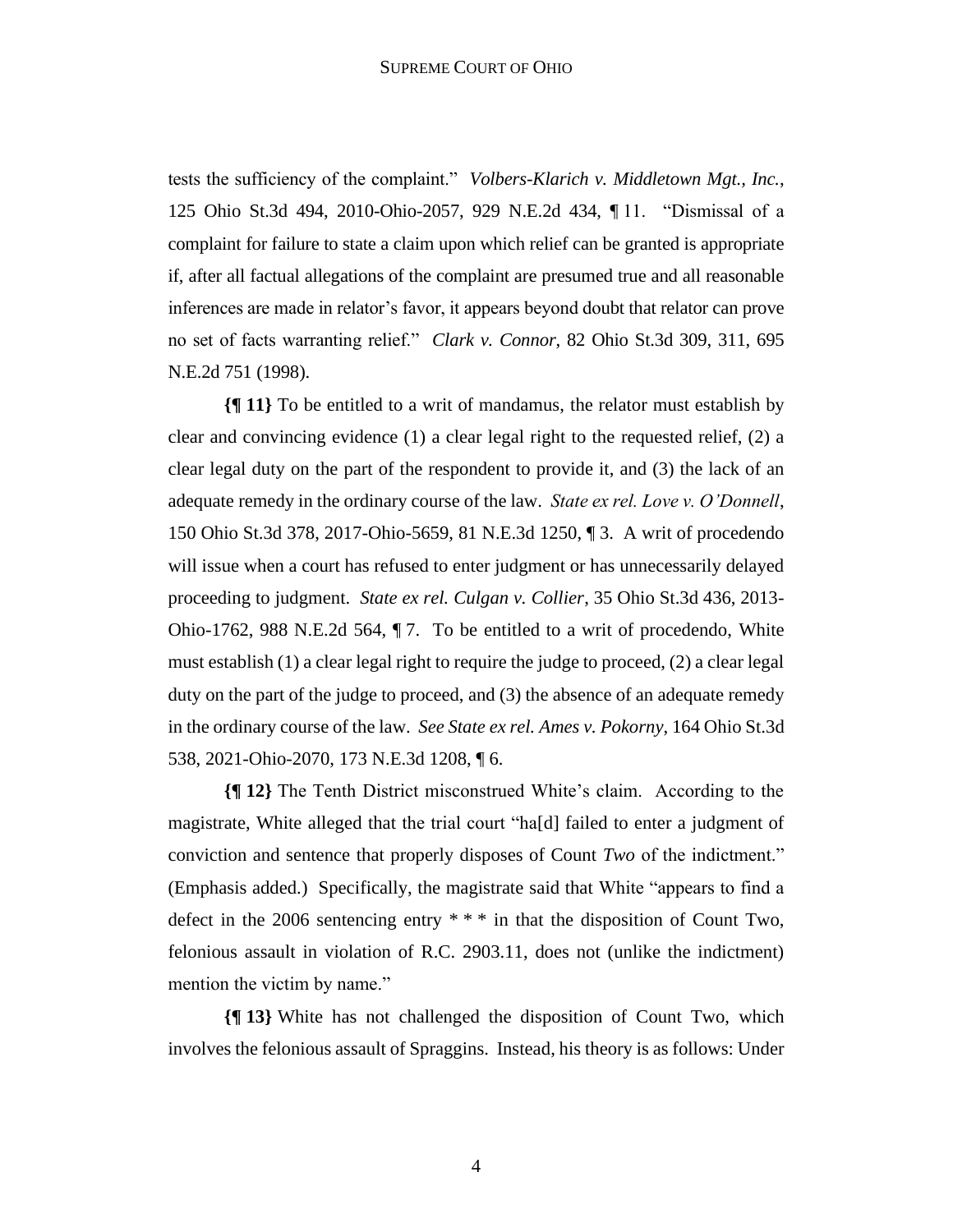Count One, he was convicted of felony murder. The trial court instructed the jury that the predicate felony for the felony-murder charge was the felonious assault of Green (which is separate from Count Two's charge for the felonious assault of Spraggins). But the sentencing entry does dispose of any separate charge of felonious assault regarding Green. White argues that he is entitled to a new sentencing entry that disposes of that predicate felony to the felony-murder charge under Count One.

**{¶ 14}** Because the Tenth District misconstrued White's claim, its analysis of whether White's complaint states a valid cause of action is necessarily flawed. However, we will "not reverse a correct judgment merely because erroneous reasons were given for it." *State ex rel. Neguse v. McIntosh*, 161 Ohio St.3d 125, 2020-Ohio-3533, 161 N.E.3d 571, ¶ 10. And although the court of appeals misunderstood White's claim, it correctly dismissed the complaint.

**{¶ 15}** As a general rule, a writ of mandamus will not issue when the relator has or had an adequate remedy in the ordinary course of the law. *See, e.g.*, *State ex rel. Sands v. Culotta*, 165 Ohio St.3d 172, 2021-Ohio-1137, 176 N.E.3d 735, ¶ 12. White asserts that he does not have an adequate remedy, because, having failed to dispose of all the charges, the sentencing entries are not final, appealable orders. But White *did* have an adequate remedy that he could have pursued: he could have filed a motion for a new sentencing entry in the trial court, and the court's denial of that motion (if it were to deny it) would be a final, appealable order. *See State ex rel. Simmons v. Breaux*, 160 Ohio St.3d 223, 2020-Ohio-3251, 155 N.E.3d 857, ¶ 12. Because White had an adequate remedy in the ordinary course of the law, neither mandamus nor procedendo will lie.

## **Conclusion**

**{¶ 16}** For the reasons stated above, we affirm the court of appeals' dismissal of White's complaint.

Judgment affirmed.